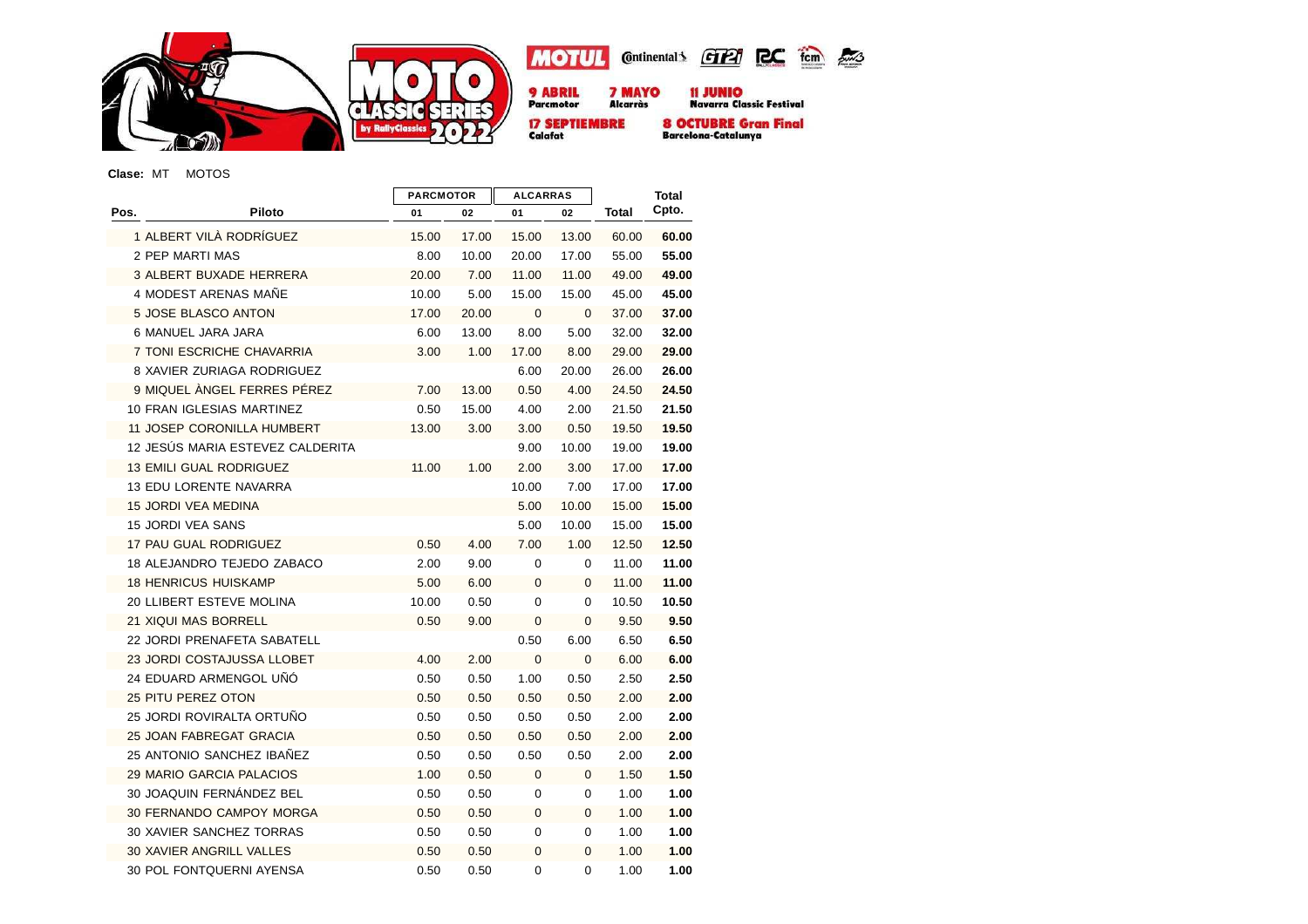

## **Clase:** MT MOTOS

|      |                             | <b>PARCMOTOR</b> |          | <b>ALCARRAS</b> |          |       | Total    |
|------|-----------------------------|------------------|----------|-----------------|----------|-------|----------|
| Pos. | Piloto                      | 01               | 02       | 01              | 02       | Total | Cpto.    |
|      | 30 PERE AURADELL GAMELL     | 0.50             | 0.50     | 0               | $\Omega$ | 1.00  | 1.00     |
|      | 30 PACO MOYA ARRIAZA        | 0.50             | 0.50     | 0               | $\Omega$ | 1.00  | 1.00     |
|      | 30 JORDI FORNAS PRAT        |                  |          | 0.50            | 0.50     | 1.00  | 1.00     |
|      | 30 JOEL JOAQUIM CRUZ GARCIA | 0.50             | 0.50     | 0               | 0        | 1.00  | 1.00     |
|      | 39 FERRAN SACRISTAN PAMIES  | 0                | $\Omega$ | $\Omega$        | 0        | 0     | $\Omega$ |
|      |                             |                  |          |                 |          |       |          |